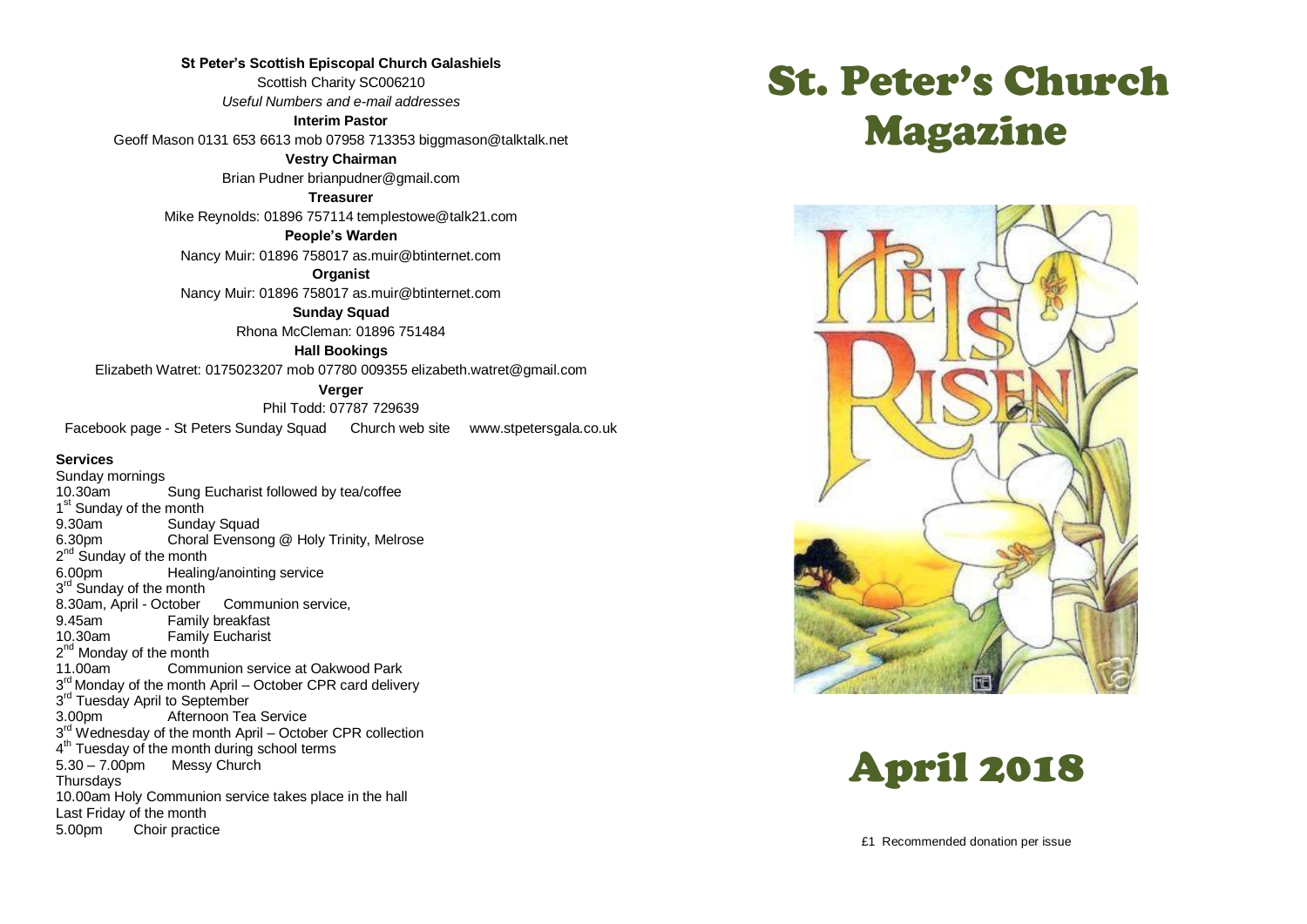# **Shared Leadership Team**

| Susan Boorman      | ☎ 07704788689 | theboormans@talktalk.net                   |
|--------------------|---------------|--------------------------------------------|
| Sheena Cossar      | ☎ 751694      | smstcg1945@gmail.com                       |
| <b>Karen Ellis</b> | ☎ 757429      | karenellishome@hotmail.co.uk               |
| John Maltman       |               | ☎ 07551357580 ohn.maltman@forthports.co.uk |
| Nancy Muir         | ☎ 758017      | as.muir@btinternet.com                     |
| Monica Reynolds    | ☎ 757114      | monica@temlpestowe.plus.com                |

# **Church Diary April**

|                        | Sun 1 <sup>st</sup> April Easter Sunday           |
|------------------------|---------------------------------------------------|
|                        | 9.30am Sunday Squad                               |
|                        | 10.30am Sung Eucharist, Rev John Evans            |
| Thurs 5 <sup>th</sup>  | <b>10am Communion Service</b>                     |
| Sun $8th$              | 10.30am Sung Eucharist                            |
|                        | 6.00pm Healing service                            |
| Mon $9th$              | 11.00am Oakwood Park Communion                    |
| Thurs 12 <sup>th</sup> | 10.00am Communion                                 |
| Sat 14 <sup>th</sup>   | 12.30 Soup 'n' Pud Lunch                          |
| Sun $15th$             | 9.45am - 10.15am Breakfast                        |
|                        | 10.30 Family Service, Joanna Smith                |
| Mon 16 <sup>th</sup>   | <b>CPR</b> delivery                               |
| Tues 17 <sup>th</sup>  | 3.00pm Afternoon Tea service                      |
| Wed 18 <sup>th</sup>   | <b>CPR</b> collection                             |
| Thurs 19 <sup>th</sup> | 10.00am Communion Service                         |
| Sun 22 <sup>nd</sup>   | 10.30am Sung Eucharist,                           |
| Tues 24 <sup>th</sup>  | 5.30pm Messy Church                               |
| Thurs 26 <sup>th</sup> | 10.00am Communion                                 |
| Fri $27th$             | 5.00pm Choir practice                             |
| Sat 28 <sup>th</sup>   | Growing Together Diocesan Celebration @ St Mary's |
|                        | Cathedral, Edinburgh                              |
| Sun 29 <sup>th</sup>   | 10.30am Sung Eucharist                            |

ooooooooooooooooooooooooooooooooooooooooooooooooooooooooooooooooo



# **Emergency Prayer Circle**

This is a group in the church which prays for people at times of special need. If you know of a member of your family or a friend facing crisis or difficulty who would be grateful of such confidential support

Ring Muriel on 01896 831418 or Rhona on 01896 751484



Roslynn, Aimee, Darrin, Fiona, Ivy, Karina, James, Jaci, (William, Bethany, Katie & John), Jim, Ruth, Kris, Rebecca, Steph, Emily & Holly, Sadie, Tony, Gina, Joan, Jane, Sarah, Nigel, Darcy, Muhamid, Jennifer, Kevin, Claire, Lesley, Mikkel, Sheila, John, Fred, Jane, (Katie, Stephanie, Ted, April, Finn & Joan), Caitlin & her family, the

Ellis family

Please keep in touch with Monica (01896 757114) regarding folk being remembered on the Prayer Tree.



**April Anniversary of Baptism** 26<sup>th</sup> Thea Louise Fraser

16<sup>th</sup> Brooklyn Robert Johnson

#### ooooooooooooooooooooooooooooooooooooooooooooooooooooooooooooooooo

# **The Roxburgh Singers' Spring Concert**



Led by Marion Dodd, the choir perform a variety of lovely, gentle music including Brahms' 'How lovely are thy dwellings' and Goretsky's 'Totus Tuus' - less well known but equally beautiful. They also sing Chilcott's 'A little Jazz Mass' with a new and exciting 2-piano accompaniment arranged by Harris

Playfair and Heather Cattanach. In contrast will be well-known folk songs from Rutter's collection 'A Sprig of of Thyme'. **Dates and Venues**:

- Saturday 19th May, Kelso Old Parish Church at 7.30 pm
- Sunday 20th May, Teviot Church Hawick at 3.0pm

Tickets £10 (accompanied children free) available:

- $-$  at the door  $-$  from choir members
- by contacting Margaret Moyes mmoyes2@gmail.com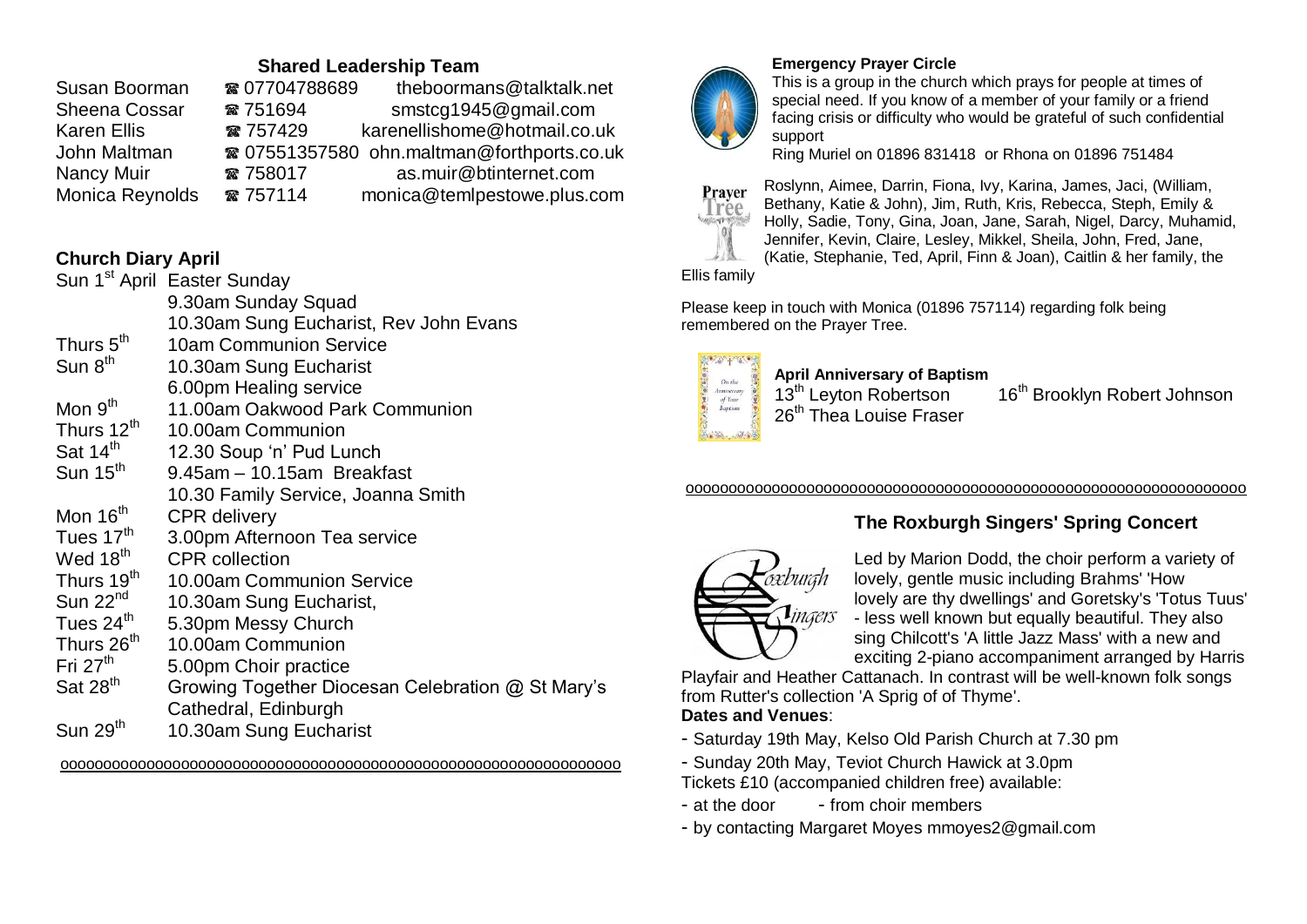### **All hail the power of Jesus' name**.

A much loved hymn, strong both in tradition and word to the extent that it has been called 'The National Anthem of Christendom'. The author, Rev Edward Perronet (1726 to 1792) wrote the words while serving as a missionary in India. He worked very closely with John and Charles Wesley. He was with John Wesley in Bolton, Lancashire, on October 18th 1749 when a mob attacked the house. He eventually offended John Wesley by his open hostility to the Church of England. He was a very capable preacher who later became minister at The Countess of Huntingdon chapel at Canterbury and later still the Countess of Huntingdon Church in Worcester. The Countess

also disapproved of his attitude to the Established Church and he ended his days as Pastor of a small Independent Chapel at Canterbury. He published several hymns but 'All hail the power of Jesus name' is the only one which has survived.

Two tunes are regularly used. One is 'Miles Lane' composed by William Shrubsole in 1779 and the other 'Diadem' by James Ellor in 1838. A powerful tune giving the words great resonance of meaning. James Ellor was born in Droylesden, Lancashire in 1819. He was a hat maker! However he turned his hand to working on the railway between Godley Junction and Manchester. By the age of 18 he was leading the Wesleyan Chapel Choir. He emigrated to New York, to his son's home, in 1843 and resumed his trade as hat maker. He died in 1899 and is buried at Bloomfield New Jersey.

There is a true story concerning the Missionary Explorer George Grenfell (born Cornwall 1849) who established a number of mission stations along the banks of the river Congo. On one occasion he was enthralled to hear the hymn 'All Hail the power of Jesus name' being sung with great gusto to the tune 'Diadem', as members of one of the stations were paddling their native canoe up the river. What a sight and sound that must have been!

# **New Beginnings**

The past month has not been an easy one with snow causing disruption for many around the country, and especially here in the Borders. At St Peters, cancellation of services on Sunday 4 March and low numbers on Sunday 18 March, again because of snow, have made it something of a ghost month. However daffodils are beginning to show, and signs of spring can be seen in the countryside and garden.

On 1 April, it will be Easter Day and we will celebrate the resurrection of Jesus from the dead. There can have been few less-prepared followers than those first disciples. Despite the number of occasions that Jesus told them about His death and resurrection (e.g. Mark 8.31), they did not hear his message. I doubt that we would have been any better at understanding what Jesus said. But rise He did, and so a whole new perspective was in front of them. The resurrection brought a new beginning. Jesus' death, though necessary, was not the end but rather a new beginning. That is why the coming of spring in the natural world is so appropriate to the Easter story. New beginnings all round!

This Easter is also a time of new beginnings for the Episcopal churches of Galashiels, Selkirk and Hawick. The advert for a new Lead Evangelist / Priest-in-Charge for the Scottish Borders Centre of Mission (which constitutes those 3 churches) is now out. ( Go to https://churcharmy.org/Articles[/518099/G](https://churcharmy.org/Articles/518099/Get_Involved/Work_for_us/Public_adverts/Lead_evangelist_and.aspx)et\_Involved/Work\_for\_us/Publi c\_adverts/Lead\_eva[nge](https://churcharmy.org/Articles/518099/Get_Involved/Work_for_us/Public_adverts/Lead_evangelist_and.aspx)list\_and.aspx or look on the Church Times website or in the weekly publication).

Please pray for appropriate people to apply, and especially for the person God wants to take on this role. Pray for those involved in the selection and interview process (representatives from the Diocese, Church Army and the three churches). God encourages us to partner with Him by praying. Let's do that, believing that our prayers do influence the outcome.

*Geoff Mason*



Blessings John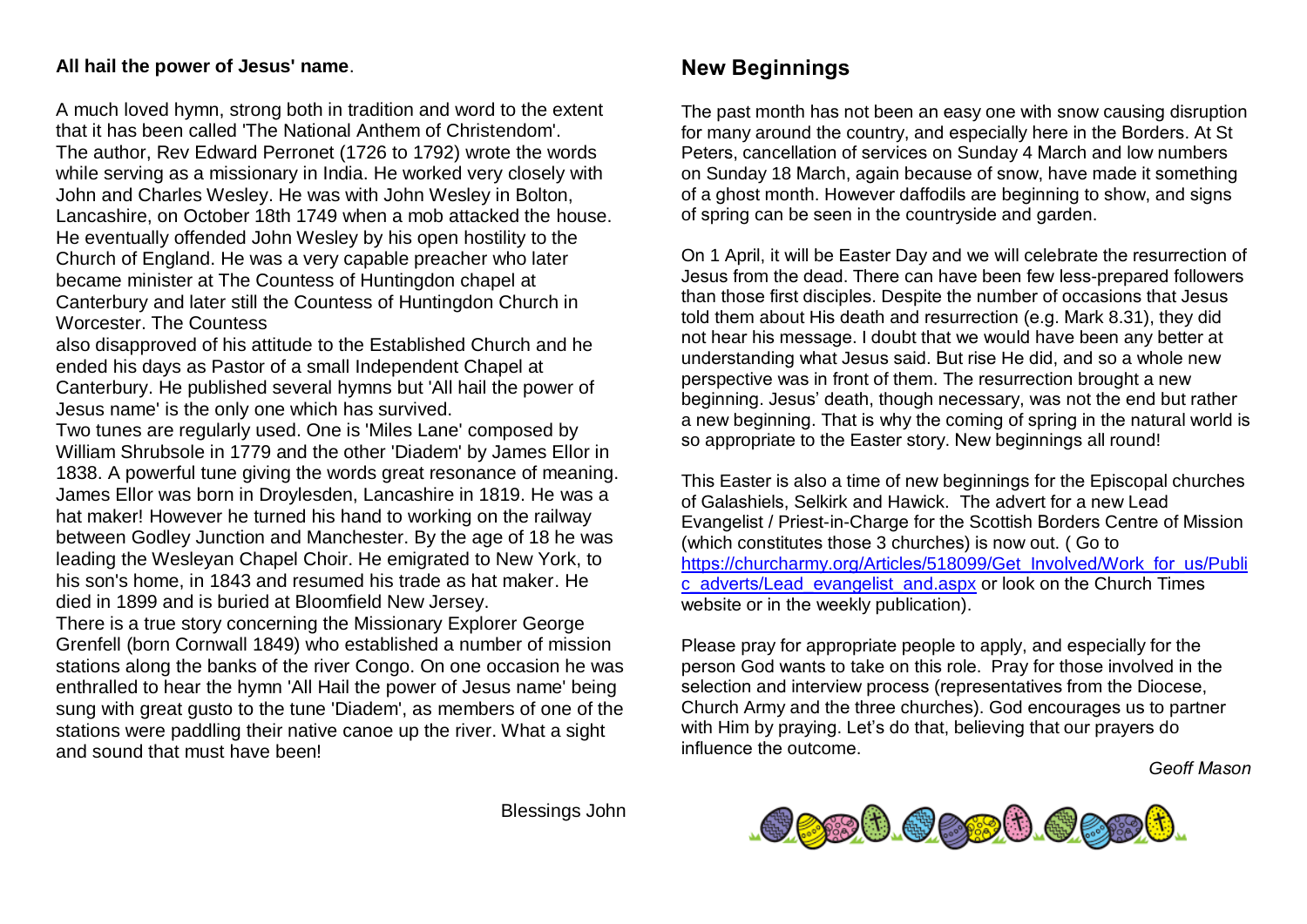# **A7 Centre of Mission ~ update**

At a recent meeting of all the parties involved, the charges agreed to share the costs of the Priest in Charge equally. St. Peter's Rectory would be part of our payment. The Diocese has agreed to pay £9,000 per annum for three years towards the cost of employing the Priest in Charge, which would mean our share would be £12,000 per annum for three years.

The initial employment would be for five years. Our contribution would rise as the costs of employing the Priest in Charge rise.

The costs of the Pioneer Evangelist (£45,000 pa) will be paid by the Church Army. This post will be advertised nine to twelve months after the Priest in Charge is in post, so that we will know what skills and experience are required to fill this vacancy.

A job description and job advertisement for the Priest in Charge was agreed. The vacancy will be advertised in the Church Times and on the Church Army web site. The closing date for receipt of applications is Friday  $27<sup>th</sup>$  April.

Interviews will take place on Wednesday  $16<sup>th</sup>$  May. The Bishop and the Church Army will be involved in the interviews, along with two representatives from each charge. All parties involved must agree on the person appointed. It was agreed that if none of the applicants are suitable then the vacancy will be re-advertised.

If a suitable applicant accepts the post they could be in post by  $1<sup>st</sup>$ September 2018.



To St Peter's Episcopal Church Galashiels

On behalf of the Mission to Seafarers Scotland would you please pass on to your

congregation our sincere gratitude for all the knitted items which have been given to Rev Tim Tunley. These gifts mean so much to the seafarers especially when it is still so very cold.

Seafarers are so often forgotten and yet we rely on them for 90% of our daily needs. Without them our fridges would be empty, our homes would be cold and our cars wouldn't run. They do their work cheerfully and yet it is such a difficult occupation, physically, mentally and spiritually. More seafarers that ever now need our help, often being abandoned, far from their own shores, without payment, food or water. Their work takes them away from their families often for a year at a time but their efforts remain constant. Your support helps us to be there for them.

If you are able please look at our website which can be found at www.mtss.scot and please continue to encourage all to keep the knitting needles clicking for us again whenever they can.

Jennifer K Gray Trustee/Director Mission to Seafarers, Scotland



Mike Reynolds

Woolly hats in Leith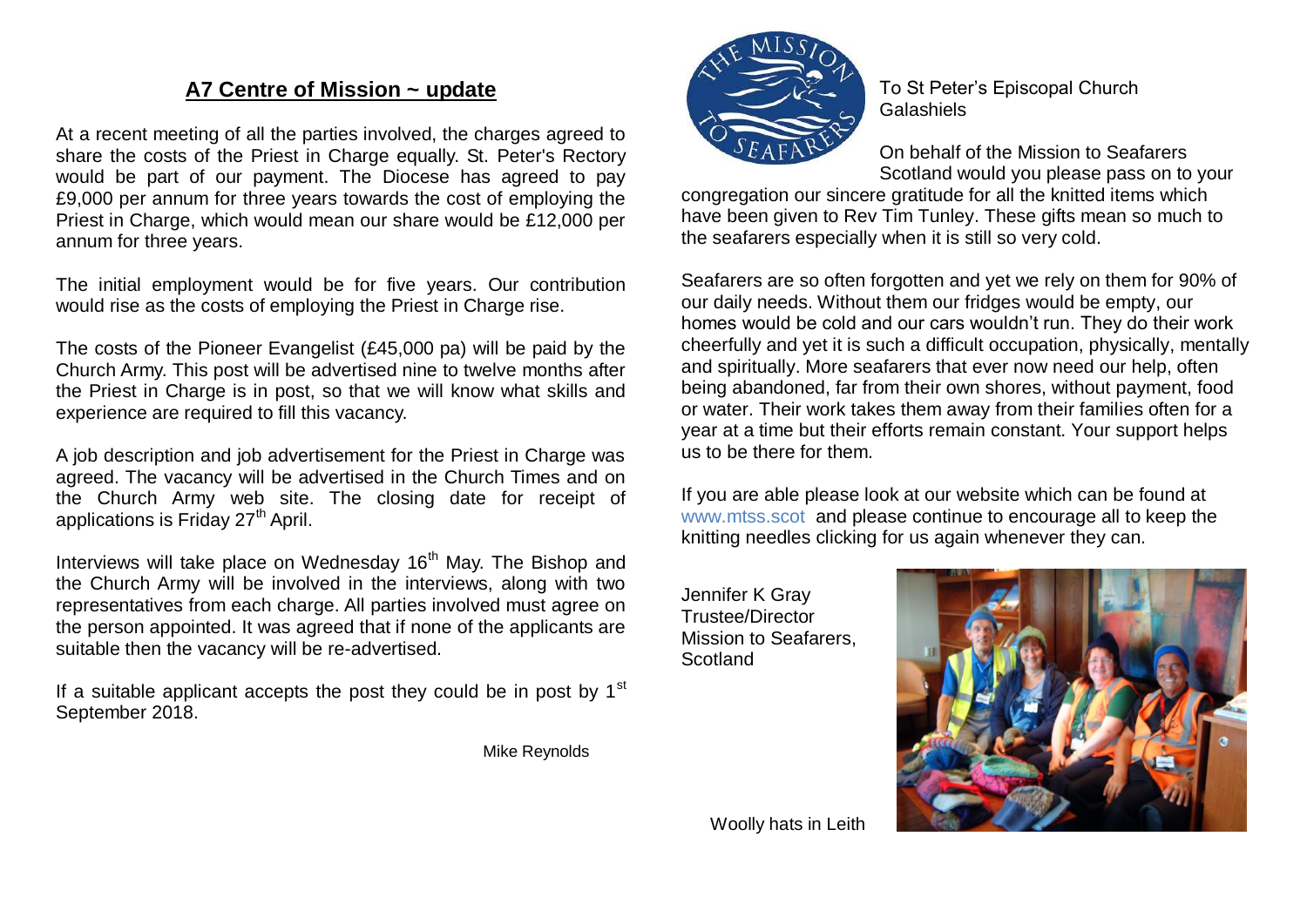

# **Nice to see Tony up again after almost 2 years.**

He says "thank you" to everyone who has visited him both in hospital and at home over that time

Another member of our congregations who is gradually improving after his fall is **Fred Brown**. He is managing to weight bear and is walking with a stick. He says "Al Christie visits from Church Ministry . John Henderson and Mike Laycock took

me for lunch at garden centre, one of many monthly outings we continue to have by deeds actions and friendship" **Happy Easter to all the Church Family**

# **THE BIG DAY AT THE CATHEDRAL 28TH APRIL**

The theme for our stall will be "Woolly Borders" with a display of our Christmas angels and sheep and of course the woolly hats for seafarers, and some twiddlemuffs for children and adults as well as some of the items made to raise money for the Food Bank.

We will be explaining how we use the Christmas things and offer patterns for them and the hats that are knitted for the Mission to Seafarers and the twiddlemuffs used to calm the wearers











## **Vestry Report: October 2017 to March 2018**

During the 2017/2018 financial year to date, four meetings of the vestry have been held in addition to the AGM of  $4<sup>th</sup>$  December 2017.

Whilst each meeting reviewed and dealt with the financial and general business of St. Peter's, the evolution of the 'A7 Centre of Mission' has and continues to be the focus of attention and action.

Real progress has been made since this new initiative was introduced to the congregation by Reverend Annie Naish, Diocesan Enabler of Mission, and the Reverend Canon Kerry Dixon, Head of Church Army, Scotland. At the close of that morning service (early September 2017) the substance of Kerry and Annie's presentation was made available in 'hard copy' format to all members of the congregation.

It offered 'a Proposal Culture for a New Partnership in Ministry and Mission', bringing together the three A7 churches; St. Peter Galashiels, St. John Selkirk and St. Cuthbert Hawick. The churches together with the Diocese of Edinburgh and the Church Army form a new five partner undertaking, which if progressed will bring an Area Priest in Charge/head Evangelist with all the responsibilities of an incumbent Rector. The Area Priest will be supported through the subsequent appointment of a Pioneer Evangelist; both positions being full time appointments.

A draft but detailed 16 page Proposal 'A7 Centre Mission' was issued in November 2017 for each Vestry to discuss, appoint and send three representatives from each of the three churches to a meeting with  $+$  John on  $12<sup>th</sup>$  December 2017, after which each Vestry was charged with making a decision, by the end of January 2018, to support (or otherwise) full participation in the A7 Centre of Mission. All three churches have since confirmed the partnership.

A further meeting was held on Tuesday  $20<sup>th</sup>$  February 2018: representatives of all five partners were present and details of finances confirmed (shared equally between the three churches), recruitment advertisement and a timetable agreed which interested applicants for Area Priest in Charge role will have a closing date by end of April and interviews held mid-May. Further updates will be given to the congregation at each significant stage in the process of securing the Area Priest in Charge.

St. Peter's interregnum period is approaching three years duration but at last we are on the threshold of an exciting and positive future together.

Gordon R. Lounsbach Secretary

**TING FOR AUTISN**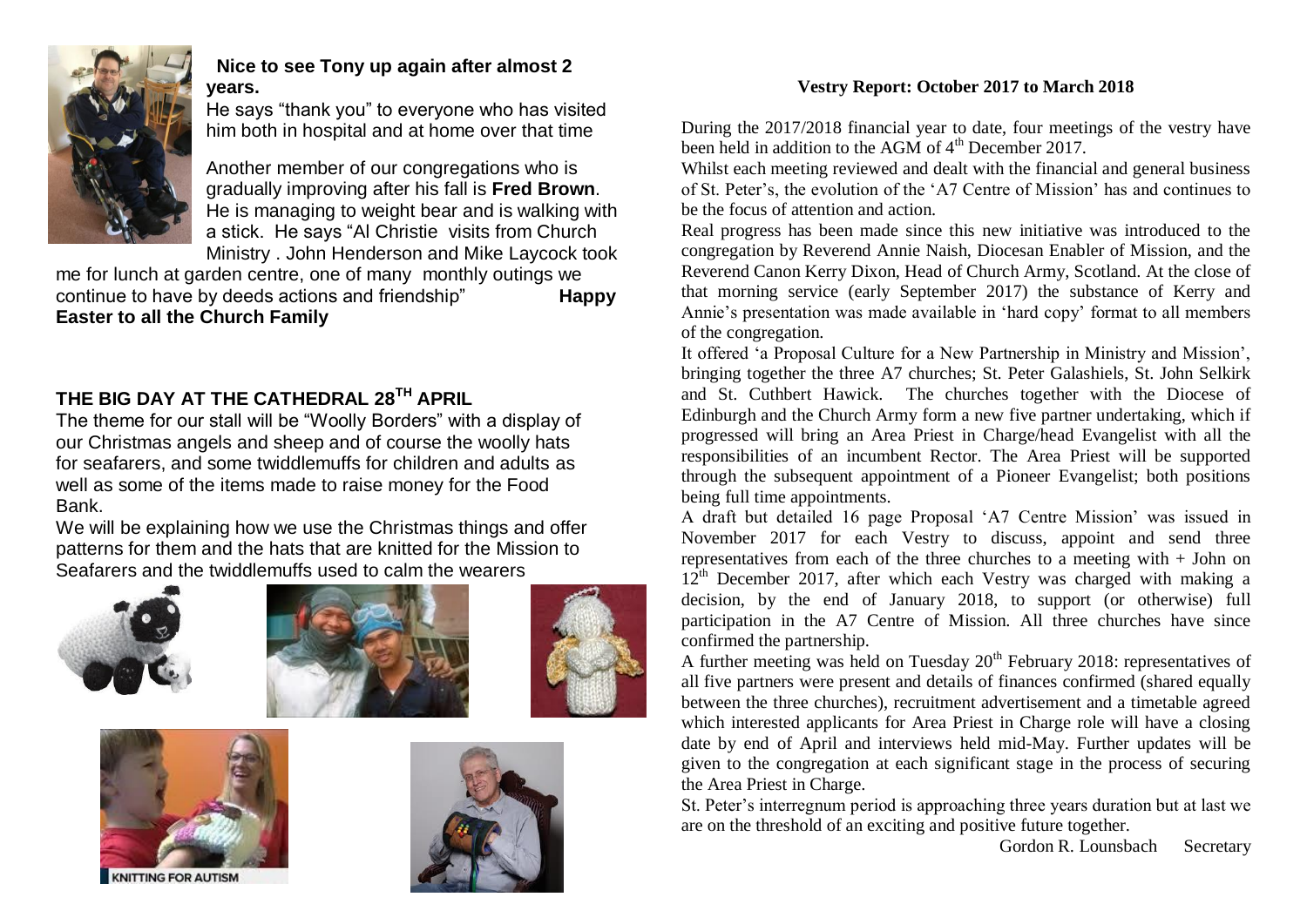### **PINEAPPLES**

A [pineapple](https://www.bbcgoodfood.com/glossary/pineapple) is a tropical fruit known for its iconic shape – a sphere of sweet and juicy flesh surrounded by a tough, segmented skin, with a tuft of spiky green leaves on top. The fruit is actually a collection of flowers, each with its own eye that is fused around the central core. It takes about three years for just one



pineapple to reach full maturation. My Dad started growing them in our garden in Nakuru, Kenya when I was a small child. Unfortunately as his posting there was only for three years someone else would harvest the crop! These plants have fascinated me ever since. I have had no success in growing a plant on my windowsill from placing the crown in a dish with water – I expect I am too impatient as I hadn't realized till I started researching for this article that they took so long to grow and fruit. So this is a really long term investment for growers.

Some Nutritional benefits of pineapple. They are naturally [high in fibre,](https://www.bbcgoodfood.com/howto/guide/spotlight-high-fibre-diets) an important component of a healthy diet that can help [improve](https://www.bbcgoodfood.com/howto/guide/digestive-health)  [digestion,](https://www.bbcgoodfood.com/howto/guide/digestive-health) and pineapples also contain [vitamins](https://www.bbcgoodfood.com/howto/guide/vital-vitamins) and [minerals](https://www.bbcgoodfood.com/howto/guide/vital-minerals) including [calcium,](https://www.bbcgoodfood.com/howto/guide/best-calcium-rich-foods) manganese, plus vitamins A and C, as well as folic acid.

Pineapples also contain an enzyme called bromelain which helps fight inflammation, reduces infection and kills bacteria.

In countries where pineapples are grown in vast quantities like Australia and the Far East some of the waste from pineapple processing could provide a range of ingredients for the food and pharmaceutical industries, including a new source of the enzyme bromelain. This could also solve some problems of farmers being unable to sell their crops when canneries close down. As well as the skin, core stems and tops which could be used for this, the leaves can be utilised to make fibre which could replace some of the plastics, synthetic leathers and fabrics currently in use. So, good for the planet too.



and oranges – can help reduce chronic coughs. Because of the bromelian in pineapples this fruit also fights inflamation, reduces

coughs.



Lots of fruits – berries, bananas, apples, pears



Currently we have 293 hats and 43 scarves produced over the year by our dedicated band of knitters. When he came down on Palm Sunday I gave Rev Tim Tunley 150 hats and 37 scarves to pass onto the Mission to Seafarers where they will be much appreciated as you will see from the letter in this issue of our magazine



I will be taking some hats and scarves to St Mary's Cathedral on 28<sup>th</sup> April as part of our Woolly Borders church stall. Patterns will be available for folk willing to knit hats for Mission to Seafarers.



When Tim comes back to St Peter's for Sea Sunday on 13<sup>th</sup> May I will give him the rest of the hats and scarves.

Thank you to all of you who continue to knit and donate wool to this worthy cause. Susan B.



Our Afternoon Tea Service restart this month. 3.00pm on Tuesday 17<sup>th</sup> April This is a short informal Communion service followed by a time to chat with friends over sandwiches and cake. Please let Monica (01896 757114) know if you would like to come and need a lift.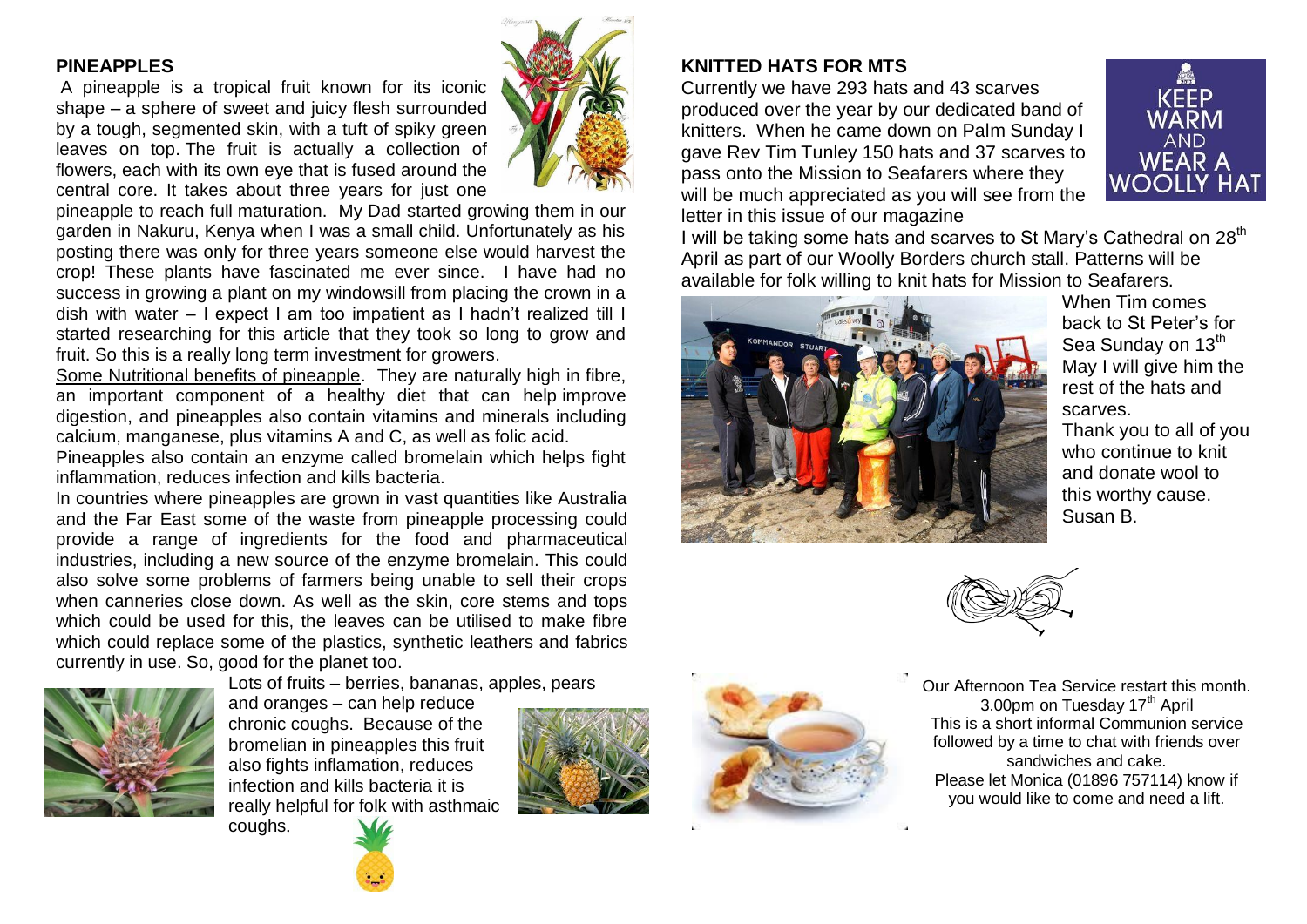#### **STATELESS**

The international legal definition of a **stateless person** is "a **person** who is not considered as a national by any State under the operation of its law". In simple terms, this means that a **stateless person** does not have a nationality of any country. Some **people** are born **stateless**, but others become **stateless**.

**Today, at least 10 million people around the world are denied a nationality. As a result, they often aren't allowed to go to school, see a doctor, get a job, open a bank account, buy a house or even get married.**

Stateless people may have difficulty accessing basic rights such as education, healthcare, employment and freedom of movement. Without these things, they can face a lifetime of obstacles and disappointment. At UNHCR, we are determined to end statelessness by 2024. Please take a minute to sign our open letter and become part of the #IBelong Campaign to end this injustice

UNHCR - [Ending Statelessness](http://www.unhcr.org/uk/stateless-people.html) *www.unhcr.org/uk/stateless-people.html*



It is hard to grasp just what was going on for the people of Israel during the time of the Babylonian Exile. We are far removed in time, geography, culture, and religious tradition. Even the word, "exile" is unfamiliar to most Americans, though the United Nations

estimate that some fifteen million people worldwide have no recognized nationality and are stateless. Statelessness can come as a result of conflict, shifting borders, or the creation of a new state, but in most cases, statelessness is rooted in discrimination and intolerance. Seen as outsiders and outcasts of society, stateless people are the unwanted and the unwelcome whatever the ground beneath their feet.

Visit www.nowherepeople.org to

read some stories of stateless people living in our world. How do their stories help you better understand the writings of Jeremiah?

> Middleton Community Church, Wisconsin



# **Report from Synod**

Saturday 17th March 2018 was the first one of the year and took place at St Paul's & St George's in Edinburgh. There is always a packed agenda at Synod and this one was no different except that I had been asked to speak about the A7 Centre of Mission for the Borders from my perspective.

New members to Synod were introduced, reports from the Diocesan Standing Committee, Finance & Management Committee and the presentation of the Cathedral accounts were presented. I don't think there is anything of any note to report back on these issues.

The Annual Safeguarding Report and it mentioned that the PVG annual checklist had been issued to all charges but only 82% had been returned. Concern was raised for the 10 charges who didn't return their forms and this will be followed up by the Dean and Diocesan Protection Officer as we need to demonstrate sound practice right across the SEC. Although there were no cases to be dealt with in 2017 so far there are 2 cases in 2018. Safeguarding is the responsibility of everyone.

The Mission and Ministry section included my short talk, after which I had some good feedback and prayers were offered from all the other churches in the diocese for the success of this venture. It was also mentioned that A7 The Centre of Mission is receiving money from the St Hilda's fund for three years.

There is now a Mixed Mode Tutor in the Scottish Episcopal Institute called Richard Tiplady who spoke about the new ordinands training course where they work 3 days a week in a charge and receive a Curacy stipend and housing and receive tutoring for the rest of the time. This program includes a pioneer project where they have to complete some mission planning and execution. I felt that this was very forward thinking of the SEI as it is preparing for mission based clergy. There are quite a few ordinands in trading with a large majority of them being in their 20s and 30s.

Karen